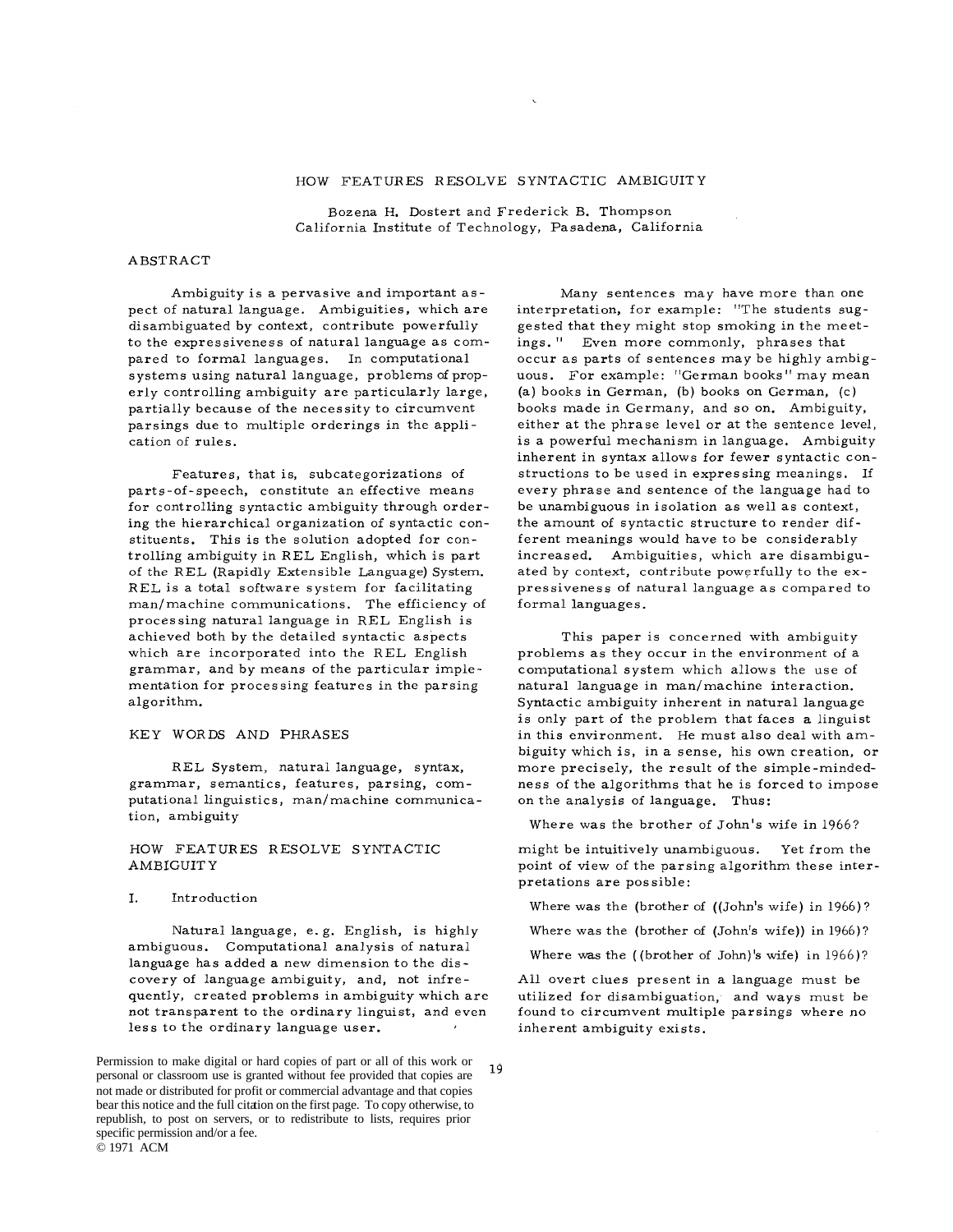In the case of systems working with a data base (some well defined universe of discourse) ambiguity can often be resolved by reference to the data base -- as indeed it is commonly resolved in natural language. It has been found however that it is often time-saving to complete syntactic analysis of a sentence before proceeding to establishing its semantic interpretation. All possible syntactic analyses of a sentence must therefore be considered. Further, where only one interpretation is possible, and only the order of constituent analysis is to be determined, the choice of parsing can greatly influence the subsequent semantic computations. Thus, in the case of:

### John's (son who lives in Boston)

(John's son) who lives in Boston

the former parsing will require far more accesses to the data base, since all ambiguous readings of "son who lives in Boston" have to be found. To put it another way, John is likely to have fewer sons than there are sons who live in Boston.

Resolution and control of syntactic ambiguity requires attention to the overt syntactic clues present in the input sentence. These may be morphological, such as inflectional suffixes, agreement in gender, number and case, clues provided by the syntactic environment such as determiners and auxiliary verbs, and positional clues such as inversion of subject and verb in questions.

One way of exploiting some of these clues is to use multiple parts-of-speech. Thus one might have both <possessive noun>and <nominative noun>, instead of just <noun>, to distinguish between "boy's" and "boy. " This, however, leads to further subcategorizations, and thus rapid proliferation of parts-of-speech: <possessive plural noun>and <possessive singular noun> for "boys'" and "boy's. " An immediate undesirable result of this solution is the proliferation of the rules of grammar. Thus, a simple rule such as:

<noun> > <article> <noun>

must be replaced by several, e.g. :

 $<$  determiner modified nominative plural noun $>$ 

<article> <non-determiner modified nominative plural noun>.

A second device, one that is often resorted to, is to adopt special parts-of-speech whose only function is to make explicit such syntactic clues. Thus one might have the context-sensitive rule:

There again problems arise. To parse "boys' location" and "boy's location, " we would need such rules as

- $\langle$  noun>  $\rightarrow$   $\langle$  noun>  $\langle$  plural>  $\langle$  possessive> < noun>
- $\langle$  noun $\rangle \rightarrow \langle$  noun $\rangle \langle$  singular $\rangle \langle$  possessive $\rangle$ < noun>

The result is again a great multiplying effect on the rules of grammar and on parsing time.

A major defect of both of the above solutions is that they increase markedly, rather than decrease, the syntactic ambiguity they seek to control.

The device which we have employed to control syntactic ambiguity is features. The role of features is dual: subcategorization of parts-ofspeech and the determination of the order of constituent analysis. As an example of the former, the word "boys'" is assigned the simple part-ofspeech <noun> and the plural and possessive features. As an example of the latter, in the case of "(brother of ((John's wife) in 1966, " parsing proceeds in two steps: (i) the normal matching of a grammar rule to a segment of the parsing graph; (2) a check to determine whether the features assigned to the constituent phrases match those prescribed by the rule. The explicit mechanisms are discussed in Section IV. As will be seen, the algorithm we have developed is indeed efficient. In Section III, we present the features that we are now using and examples of their application in syntactic disambiguation. First, however, we need to characterize the particular computational linguistic system we are using, namely REL.

#### II. The REL Environment

The REL (Rapidly Extensible Language) System is a complete software system for communicating with the computer for the purpose of data analysis, and construction and application of conceptual models. It includes a natural component, REZ-English, which enables the user to work with the computer in a subset of natural English. [i, 2,3]

The REL system language processor makes use of the parsing algorithm due to Martin Kay. [4] This is a bottom-to-top, right to left, single pass parser that can handle any general rewrite rule grammar. REL does not make use of a lexicon but rather takes as its terminal vocabulary all of the printable characters: upper and lower case alphabetics, digits, punctuation marks, and blank. Thus it would recognize a word such

 $<$ noun>  $<$ possessive>  $\rightarrow$  <noun>'s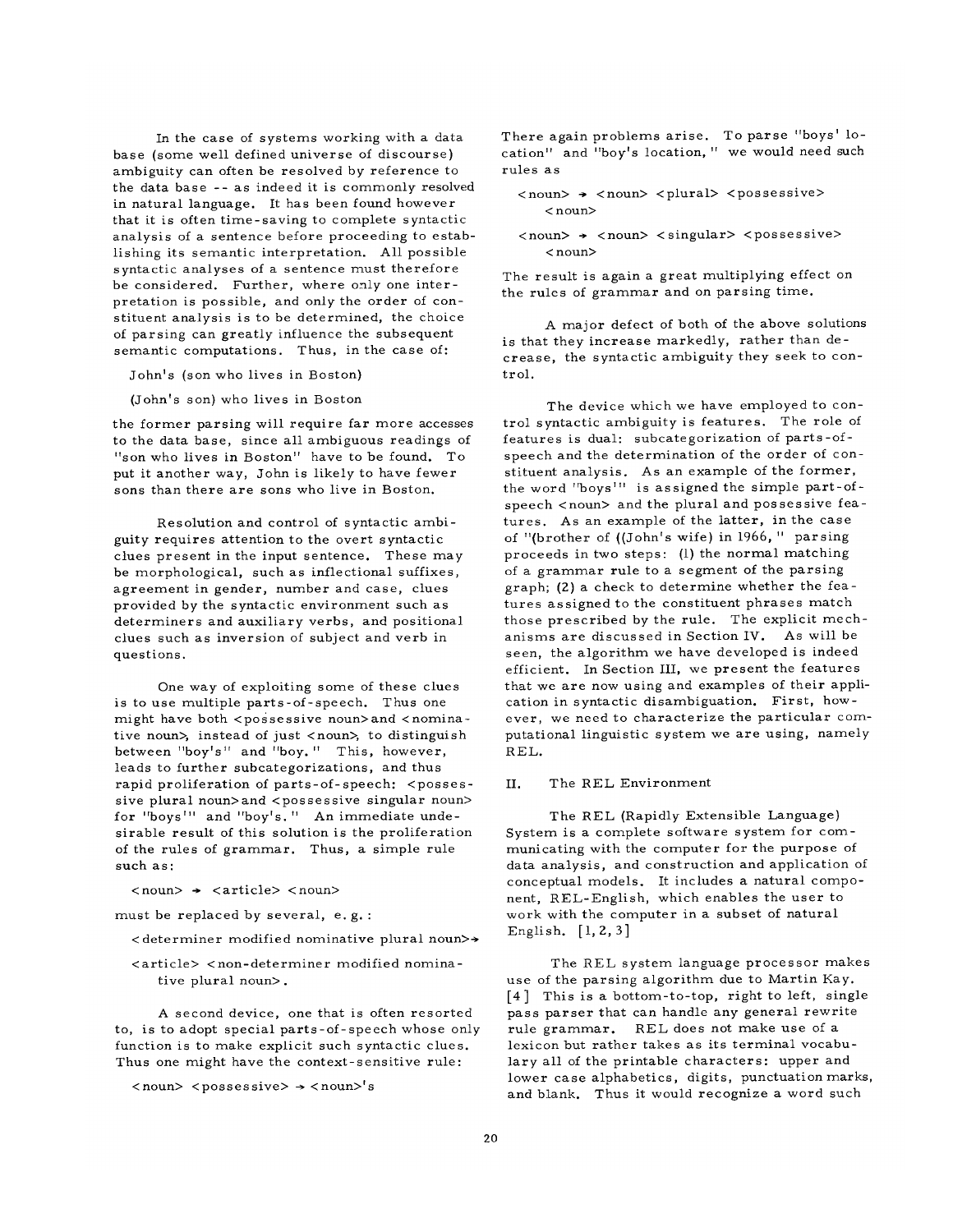as "John" in terms of the grammar rule:

 $\langle$ name $\rangle \rightarrow$  John

The REL English parts-of-speech strike an ordinary linguist as highly unconventional. They are:

| $<$ name $>$                    | e.g. boy, tall, John          |
|---------------------------------|-------------------------------|
| $<$ relation $>$                | e.g. location, sister, author |
| $<$ number $>$                  | e.g. 523                      |
| $<$ verb $>$                    | e.g. arrive, marry            |
| <time modifier=""></time>       | e.g. January, before 1960     |
| <relative clause=""></relative> | e.g. who lived in Boston      |

Function words (in the sense of Fries)  $[5]$  e.g. "have, " "of, " "and, " "all, " are included in rules in their literal form, for instance, "of" in the rule:

 $\langle$  name>  $\rightarrow$   $\langle$  relation> of  $\langle$  name>

which applies to, e.g.:

Boston  $\rightarrow$  location of John

The reasons for using these rather than conventional parts-of-speech stem from the way the surface sentence is related to the corresponding data structures used for the various data bases (universes of discourse). We are aware of the fact that our parts-of-speech may make our grammar less transparent. We, in turn, find the separation between the syntactic and semantic levels of language to be an unnatural one. Our parts-ofspeech reflect our view of language as a functionally integrated phenomenon. Since we are leaving the semantic part of our analysis out of account, it would not be difficult to conventionalize our parts-of-speech for the purposes of this presentation. We certainly feel that the use of features that our system exemplifies can be carried over to other systems, using conventional parts-ofspeech or otherwise. Secondly, we feel it particularly important that we can cite actual operating experience, and this can be done without distortion only if we adhere to the actual form of our grammar. The REL system became operational in February 1970, and has amply demonstrated its efficiency as a time-shared relational data base question-answering system.

# III. Features and Their Functions

The general notion of features as subcategorizations of parts-of-speech is certainly not new. They are implicit in a paper of G. N. Harman. [6] Chomsky discusses features at length in Aspects of the Theory of Syntax. [7] However, these and other references deal almost exclusively with linguistic issues of a somewhat different

sort than we are interested in here. In particular, Chomsky's features characterize lexical items in terms of such categories, for instance, as Count, Common, Animate, Human for the entry "boy"; they also characterize the syntactic environment in which an item can occur, e.g. for "grow": + verb, which can occur with a noun phrase (grow flowers), byitself (flowers grew), and with an adjective (grow old). The primary role of our features is the ordering of the hierarchical organization of syntactic constituents with the aim of controlling syntactic ambiguity. This constitutes an interesting extension of the use of features, both from strictly linguistic and computational points of view.

Each part of speech is assigned a class of features. A particular word or phrase bearing that part of speech is checked for the presence or absence of these features.

A. Features that Structure Nominal Phrases

In nominal phrases, features are used to indicate inflectional structure (plural and possessive) and constituent structure. They mark the presence of determiners and quantifiers and enforce the desired grouping of modifiers.

The plural (PLY) and possessive (POF) features result from the following rules:

$$
\langle
$$
name $\rangle$ <sub>1+PLF</sub>  $\star$   $\langle$ name $\rangle$ <sub>-PLF</sub>  $\circ$ 

e.g. boys  $\rightarrow$  boy s

This rule allows the plural "s" to go on a name which is not plural (-PLY) and results in a name that is marked as plural  $(+PLF)$ . The "1" means that the features of the first constituent on the right-hand side are also carried over and assigned to the resulting left-hand side.

The rules for possessive, singular and plural, are:

$$
\langle
$$
name> $\rangle$ <sub>1+POF</sub>  $\rightarrow$   $\langle$ name $\rangle$  – PLF–POF $\vert$ <sup>s</sup>  
e.g. boy's  
 $\langle$ name $\rangle$ <sub>1+POF</sub>  $\rightarrow$   $\langle$ name $\rangle$ <sub>+PLF–POF</sub> $\vert$   
e.g. boys'

The possessive is set last, after all premodification, as controlled by other nominal features

e.g. (big dog)'s master.

The determiner (DTF) and quantifier (QNF) features result from these rules:

$$
\langle \text{name} \rangle_{1+DTF} \uparrow \text{[the]}\langle \text{name} \rangle_{-DTF}
$$
  
e.g. the boy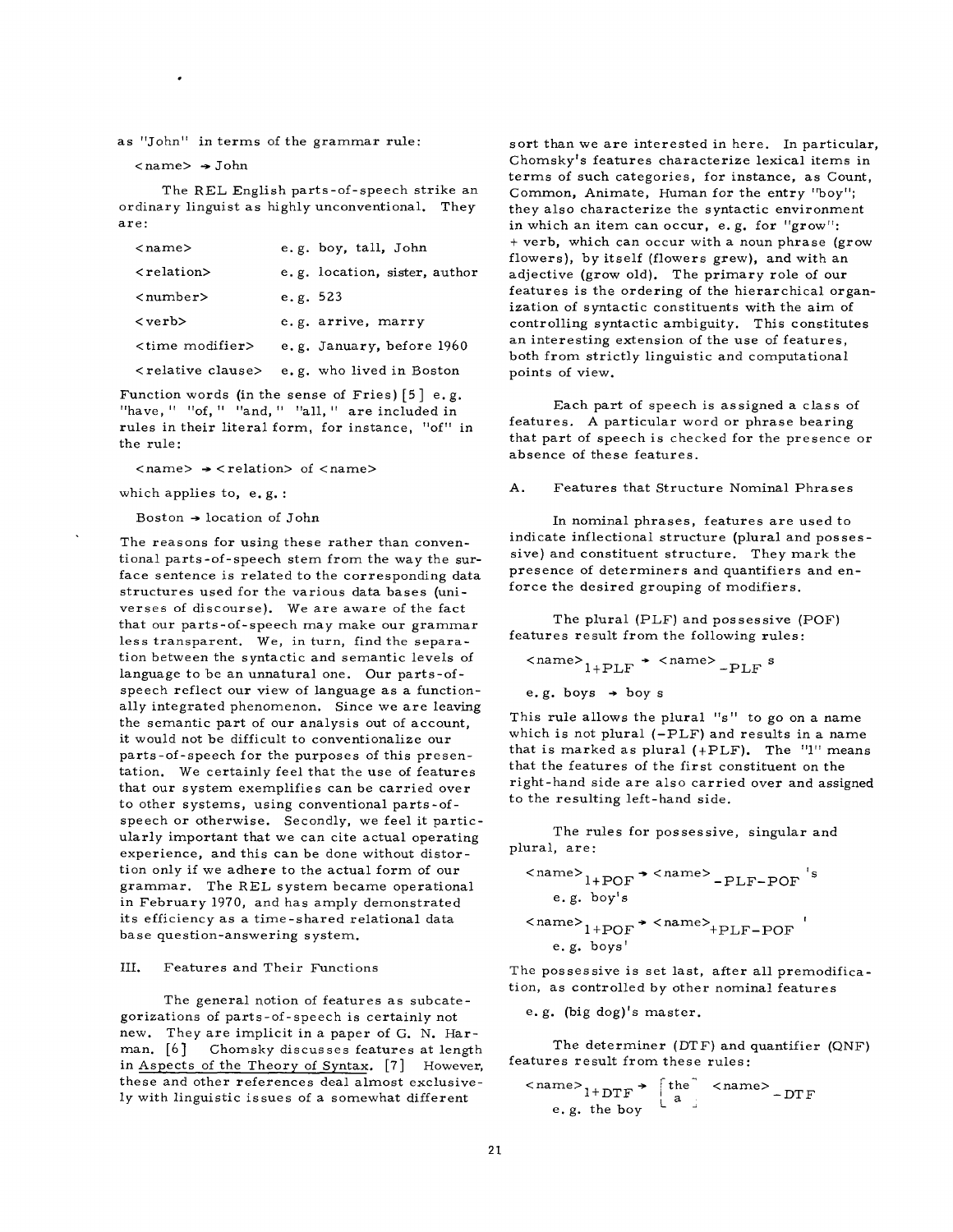By requiring that the right-hand side  $\langle$  name> must not be modified by a determiner (i. e. the DTF feature must be off), the rule prevents such ungrammatical sequences as

\* the the boy

Examples of quantifier rules are:

$$
\langle
$$
name> $\rangle$ <sub>1+QNF-PLF</sub>  
\n
$$
\rightarrow
$$
 some  $\langle$ name $\rangle$ <sub>-QNF-DTF</sub>  
\n
$$
\rightarrow
$$
 all  $\langle$ name $\rangle$ <sub>-QNF+PLF</sub>  
\n
$$
\rightarrow
$$
 all of  $\langle$ name $\rangle$ <sub>-QNF+PLF+DTF</sub>

These rules allow such sequences as exemplified above plus such as "some boys" (the plural feature is not marked in the rule), "all the boys" (DTF is not marked in the rule) and rule out such ungrammatical sequences as \* some the boy (DTF must be off) and  $*$  all boy (PLF must be on).

The setting of determiner and quantifier features prevents further adjectival or possessive modification. The remaining features govern the order of constituent analyses (in conjunction, of course, with the ones above). This is necessitated by the fact that noun phrases are hierarchically structured, i.e. some constituents serve as modifiers of others, and the ordering of the sequence of modification determines the meaning of a given phrase. Some phrases are genuinely ambiguous, e.g. "Jane's children's book" can mean either 'the book of Jane's children' or 'a children's book which is in some relationship with Jane, e.g. owned by her.<sup>1</sup> Other examples are the familiar "stout major's wife" or "little boys' school." But in computational analysis, phrases which are normally unambiguous also turn out to have alternate analysis, thus "wealthy benefactor's statue" parses both ways, i.e. "(wealthy benefactor)'s statue" and "wealthy (benefactor's statue). " The second is obviously incorrect, and our features are directed at discarding such analyses.

We distinguish between (1) adjectival (APF), (2) possessive (PSF), (3) prepositional ("of" phrase) (PMF), and (4) relative clause modification (RCF), e.g. (i) old uncle, (2) John's uncle, (3) uncle of John, (4) uncle who attended Harvard.

APF marks phrases resulting from modification by nouns other than possessive and adjectives.

PSF marks phrases resulting from modification by a possessive noun.

PMF marks phrases containing "of."

RCF is discussed in greater detail below.

The following five rules illustrate rules used to control groupings.

(1) 
$$
<
$$
 name>  $_{2+{\rm APP}} \star < {\rm name} > _{\rm-APF-DTF-PMF}$  -POF -PSF -RCF  $-$ QNF  $<$  name>  $-$ DTF-PMF -POF -PSF -RCF -QNF  $-$  Yale women

 $(2)$  < name  $2+PSF$   $\rightarrow$  stratifie  $\rightarrow$  DTF-PMF+ POF  $-RCF$  $\langle$  name>

$$
-DTF-PMF-POF-PSF-RCF-QNF
$$

Scott's Ivanhoe

(3)  $\langle$  name> $_{2+PSF}$   $\rightarrow$   $\langle$  name> $_{-DTF-PMF+POF}$  $-RCF$ 

< relation> - DTF-PMF-POF -PSF-RCF

John's sister

(4) 
$$
\langle
$$
name><sup>></sup><sub>1+PMF</sub>  $\rightarrow$   $\langle$  relation<sup>></sup><sub>-DTF-POF-PSF</sub>  
-RCF-PMF

of <name> <sub>- POF</sub>

location of John

$$
+ \text{name} > \text{name} > 1 + \text{RCF} \rightarrow \text{name} > \text{DTF-PMF-POF}
$$
  
- \text{RCF}

who < verb>

women who left Yale

Adjectival structures are grouped first, i.e. before possessive and "of"-phrases,

e. g. : John's (old uncle)

: (crowded New York)'s subways

• dormitories of (Yale women)

: sister of (uncle John)

If there is more than one adjective, they group to the right,

e.g. good (old uncle).

Possessive structures are formed after adjectival structures and before "of"-phrases are put on,

e.g. friend of (Chicago's mayor).

If there are more than one possessive, they group to the left,

e.g. (John's son)'s teacher.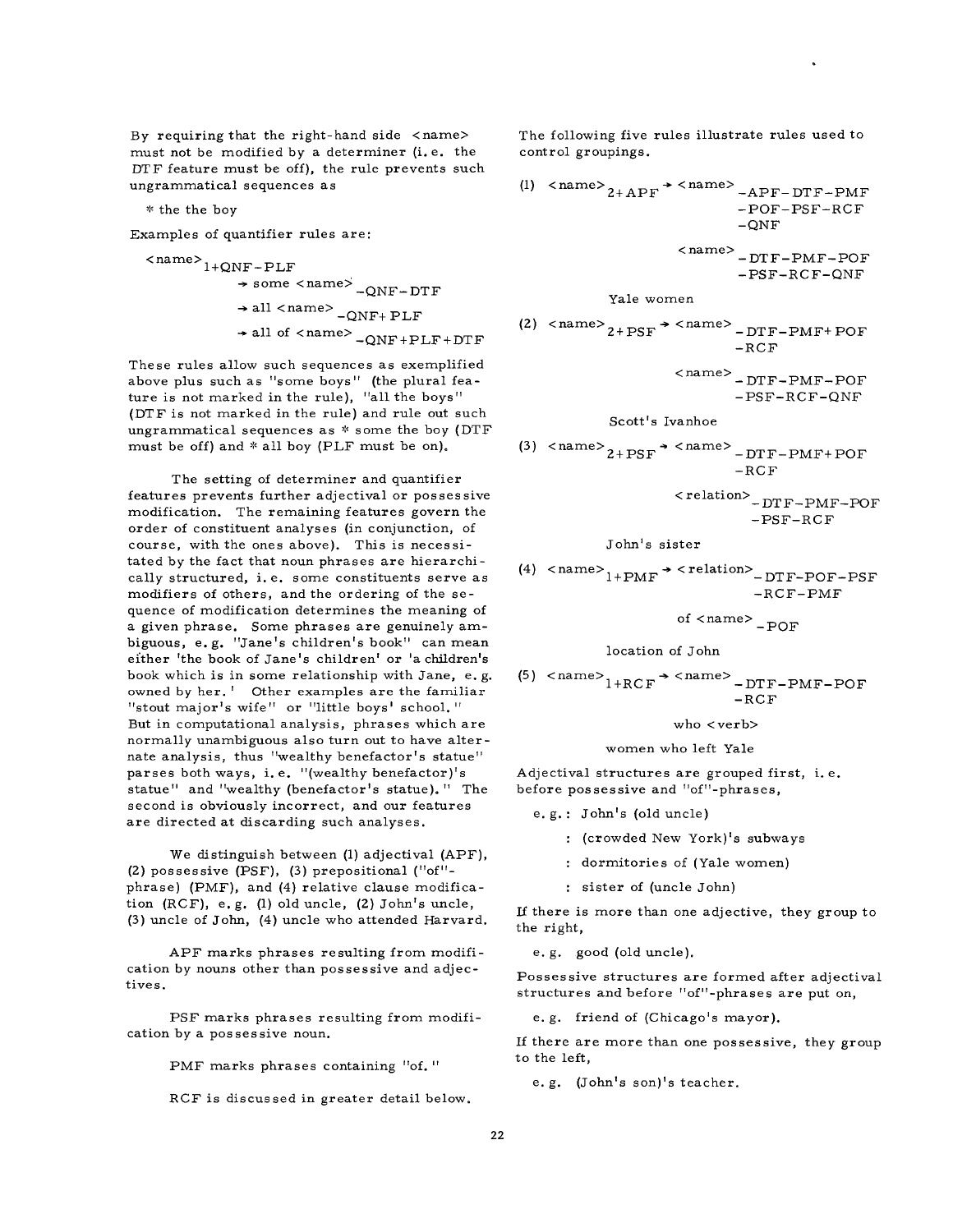If there are more than one "of"-phrases, they group to the right,

e.g. sister of (the father of John).

Modification by a pre-posed possessive and a post-posed "of"-phrase is prevented,

e.g. \* New York's governor of New York

-'~ John's sister of Boston

How are these results achieved and is the control of ambiguity according *to* our solutions desirable in all cases? Let us consider some examples of our analyses.



The bottom parsing is prevented by PMF since the rule

<name> > <relation> <name>

requires the PMF (prepositional modification) to be off on the <relation>. The correct analysis is achieved here.



The bottom parsing is prevented, since rule (i) combining <name> and <name> calls for the possessive PSF to be off on the second name. But this is clearly a case of over-disambiguation, since both readings are possible. Correct disambiguation is obtained in "(wealthy benefactor)'s statue, " but incorrect in "(wealthy building)'s proprietor. "

|     | $<$ relation>APF                   |
|-----|------------------------------------|
|     |                                    |
|     | <relation></relation>              |
| old | uncle                              |
|     | $<$ name $>$<br>$\langle$ name>APF |

The rule combining  $\langle$  name> and  $\langle$  relation> requires that the <name> be not modified by an adjective (APF) and thus the rule does not apply. But in the case of "Vermont (marble statues)" or "light (grey suit)" we would have over disambiguation.

|                       |                  | $<$ name $>$ PMF     |                  |                       |
|-----------------------|------------------|----------------------|------------------|-----------------------|
|                       |                  |                      | $<$ name $>$ PSF |                       |
|                       |                  | $<$ name $>$ POF     |                  |                       |
| <relation></relation> |                  | $<$ name $>$         |                  | <relation></relation> |
| friend                | οf               | Chicago              | 's               | mayor                 |
|                       | $<$ name $>$ PMF |                      |                  |                       |
|                       |                  | <name>PMF POF</name> |                  |                       |
|                       |                  |                      |                  |                       |

The rule combing  $\langle$  name> with  $\langle$  relation> requires that the PMF must be off on the <name>. However, we also exclude "(mayor of Chicago)'s sister."



The rule combining <relation> with <relation> calls for the POF to be off on the first <relation> and the rule combining <name> and <relation> calls for the POF to be off on the <relation>. These rules exclude, however, \* "Jill's (children's book)" which is legitimately ambiguous.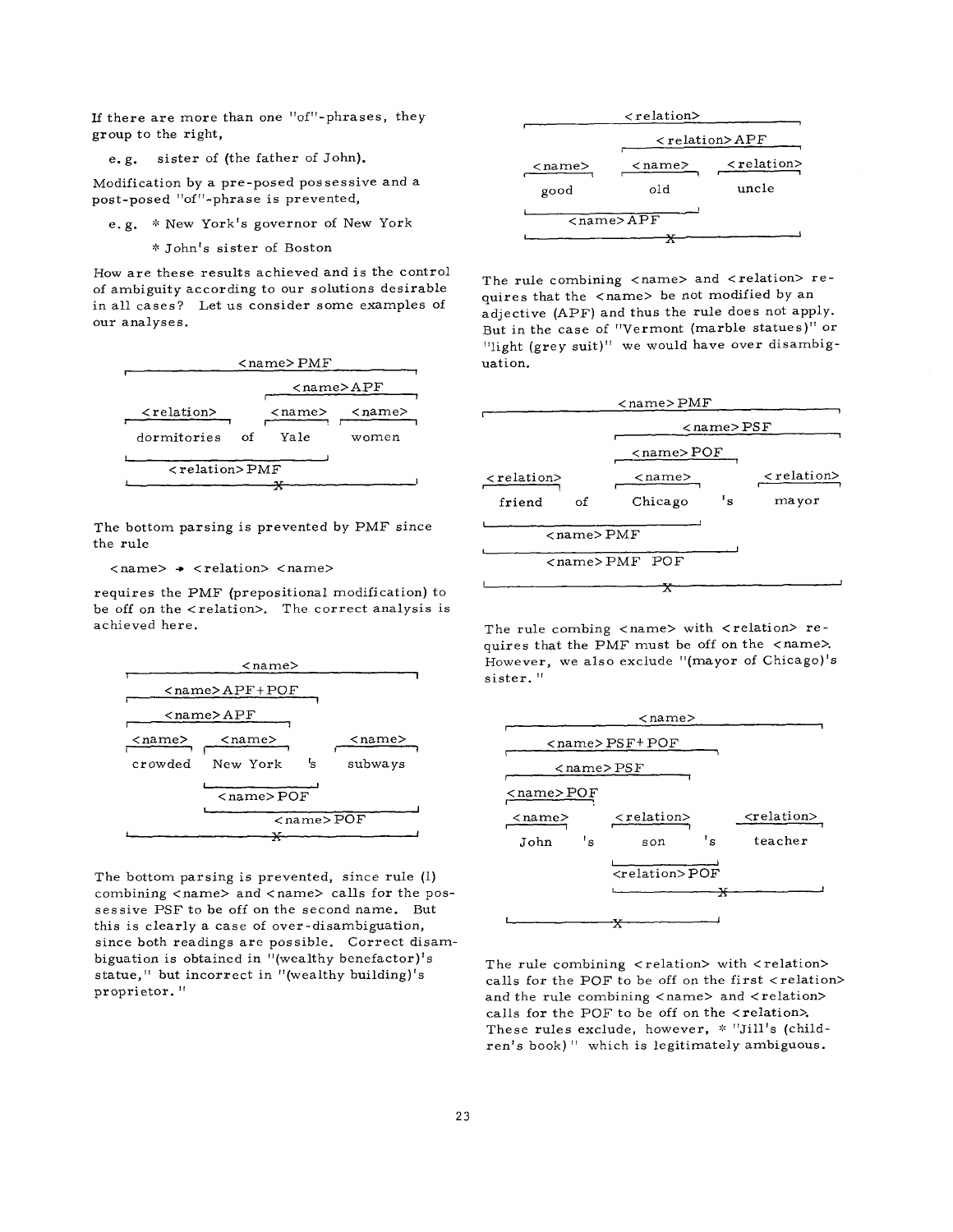|                               |    | $<$ name> $PMF$       |                  |               |
|-------------------------------|----|-----------------------|------------------|---------------|
|                               |    |                       | $<$ name $>$ PMF |               |
| <relation></relation>         |    | <relation></relation> |                  | <name></name> |
| sister                        | оf | mayor                 | οf               | Chicago       |
| $\overline{<}$ relation > PMF |    |                       |                  |               |
|                               |    |                       |                  |               |

The rule combining <relation> of <name> requires the PMF to be off on the  $\le$ relation $\ge$ .

The remaining feature, RCF, marks phrases consisting of nouns modified by relative clauses. Such modification is subsequent to adjectival and possessive modification, e.g. "(old man) who left Boston, " "(John's friend) who left Boston," and precedes "of"-phrase modification, e.g. sister of (the boy who left Boston).

An interesting constraint on constructions involving relative clauses is that the noun on the left-hand side of "of" cannot be modified by a relative clause unless the noun on the right-hand side is also, thus

~ the sister who left Boston of John

- is ungrammatical, while
	- the sister who attends Yale of the boy who attends Harvard

is well-formed. The ungrammatical construction is prevented by rules which require parallel occurrence of the RCF feature on both nouns.

Another interesting use of features and the comma is the resolution of ambiguity in constructions involving relative clauses such as

sister of the boy who left Harvard

in which the relative clause may refer to either of the nouns. There are two sets of rules, with and without the comma, e.g.

 $\langle$  name>  $\rightarrow$   $\langle$  name> who  $\langle$  verb>

 $\langle$ name>  $\rightarrow$   $\langle$ name>, who  $\langle$ verb>

and together with the function of features they re sult in different groupings :

sister of (the boy who left Harvard)

(sister of the boy), who left Harvard

boys who knew (girls who left Boston)

(boys who knew girls), who left Boston.

How this is achieved can be observed in the following examples:



The bottom parsing is discarded since the rule which puts the relative clause on the  $\langle$  name $\rangle$  requires that the  $\langle$  name $\rangle$  must not be modified by an "of"-phrase. Also, the parsing combining "the boy" with "who <verb>" is prevented by requiring that the <name> must not be determiner modified.

|                       | $<$ name $>$ PMF     |              |
|-----------------------|----------------------|--------------|
| $<$ name $>$ PMF      |                      |              |
|                       |                      |              |
|                       | $<$ name $>$ DT F    |              |
| <relation></relation> | $<$ name $>$         | $<$ verb $>$ |
| sister<br>of the      | boy, who left Boston |              |
|                       | $<$ name $>$ RCF     |              |
|                       | $<$ name $>$ RCF+DTF |              |
|                       |                      |              |

The bottom parsing is excluded since the rule combining <relation> and <name> prohibits the name to be modified by a relative clause.

As we have seen, features are a powerful mechanism in controlling undesirable ambiguity. In some cases, their use leads to over-disambiguation. This could be avoided by relaxing their functions, and allowing ambiguous parsings to show up. Unfortunately, undesirable and illegitimate ambiguities would also show up. Our purpose is to facilitate man/machine communication rather than exhaustive linguistic analysis, and thus we have strived to find a balance between computing efficiency and freedom of language use. We have not reached a final conclusion in some of these matters and may relax certain of our feature rules to allow more ambiguous parsings when their disambiguation is likely to result from semantic checks. But final decisions must await more experience with the system.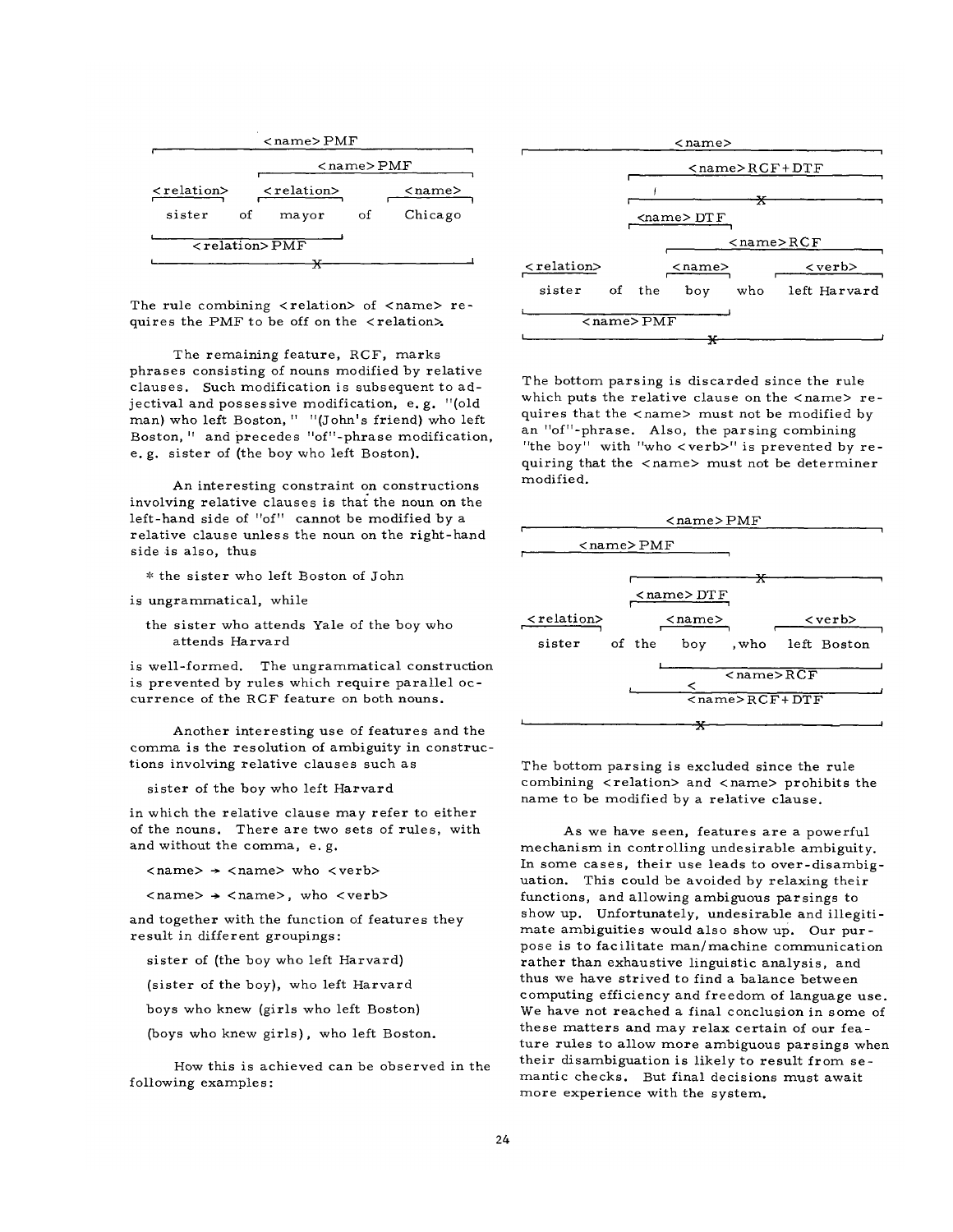B. Features that Structure Verb Phrases

One essential departure in our terminology, which reflects our grammatical analysis, is that a verb phrase is not limited to verb + noun phrase (+ modifiers), but includes, in the final stages of analysis, also the subject.

Limitations of space preclude detailed discussion of verb phrase features, and only a few interesting examples are considered.

Verb phrase features mark:

(1) Inflectional shape of verbs:

FSI - singular, which restricts the verb to singular subjects. The rules which call for it involve: "does, doesn't, begins, ceases," "is, was, has, " and the third person singular marker "s, " e.g. "arrives. "

FPP - past participle, in the usual sense. Modification by "be" and "have" auxiliaries is permitted, but no other. This form is an allowed verbal modifier of nouns, e.g. "married man." The feature is set by "d" (or "ed") morphemes and "had, " "been" and "begun to. "

**(2)** Negative modification:

FNG **-** set by "not" and auxiliaries containing "not, " e.g. "won't."

(3) Copula verbs :

FCV and FHV mark, respectively, "be"and "have." FCV is the encompassing feature to deal with copula verbs in general, which results in fewer rules.

(4) The following features determine the order of parsing:

> FPH - phrasal, FLC - left collecting, and FTM **-** tense modifier. Examples are:

for FPH:

(John (enters)) vs. \* (John (enter)s)

i.e. when a phrase is built, the FPH prevents putting the morphemic modification "s" on the phrase rather than on the verb itself.

#### for FLC:

(John enters) Harvard vs. \*John (enters Harvard)

((Is (John seen)) by Mary?

• Is ((John seen) by Mary)?

\* ((Is John) seen) by Mary?

i.e. the subject and auxiliaries are combined with the verb before the object is put on.

for FTM:

(lived in Boston) (from 1960 to 1965)

\* (lived in Boston from 1960) to 1965

- (5) The remaining three features are used to deal with deep structural relations in verb phrases.
	- **(a)**  FPA, passive, is required by the rule which puts the surface object, preceded by "by, " as deep structure subject. The feature is turned on by the "be" auxiliary on transitive verbs, which are distinguished from intransitive verbs by the feature FVI. An example is "the dog is owned by John, " where "John" is the deep subject and "dog" is the deep object. Ungrammatical strings such as  $*$  "the dog owns by John" and  $*$  "the dog is owned John" are not permitted by the rules. The specific rules are (only relevant features are shown):

$$
+  -FPA-FVI-FHV\n -POF
$$

$$
\rightarrow  +FPA by  =POF
$$

(b) FVI, intransitive verb. One of its important roles is to allow the "be" auxiliary without triggering the passive transformation, e.g. "born" can be defined as "begun to be alive" and such phrases as "was born" are not treated as passives. Another function is to reject an incorrect parsing in questions beginning with "be" or "have. "



o (fails because of determiner) eo (fails because of FVI)

The final rules are (features omitted)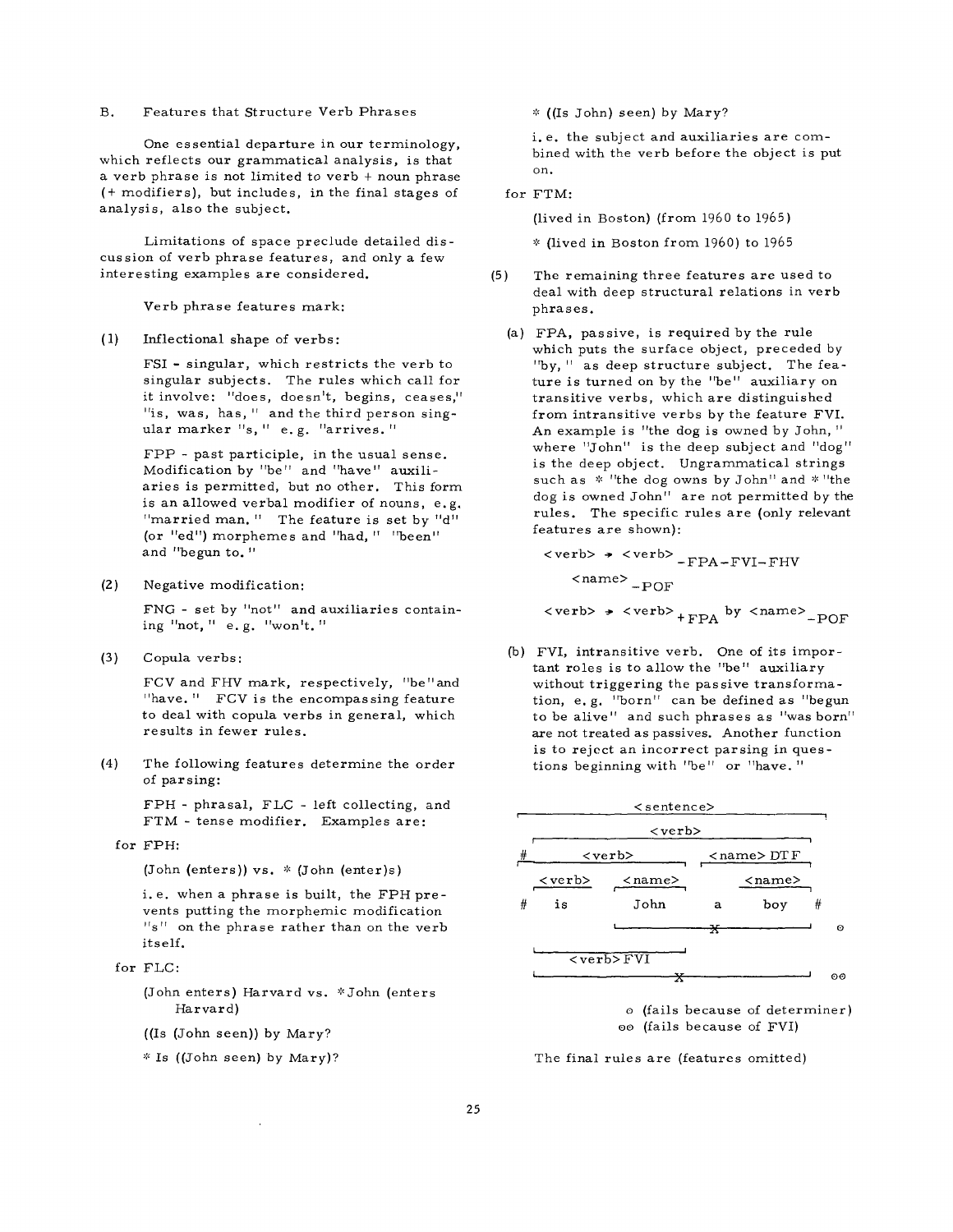# <verb>  $\rightarrow$  # <verb> <name>

 $\langle$  sentence $\rangle$   $\rightarrow$   $\#$   $\langle$  verb $\rangle$   $\#$ 

(# is the boundary symbol). By marking "is John" as intransitive, the feature does not allow "a boy" to go on as object, forces the recognition of "John" as subject, and forces the rule which utilizes the boundary symbol to give the correct analysis.

(c) The last feature, FSJ, marks the presenc of the syntactic subject. It disambiguates such sentences as

#### What people left?

(the second interpretation being "What did people leave? "). Only the first interpret tion is allowed. The analysis is as follows (as usual, only relevant features are shown).



o (falls because of FSJ)

The function of features can best be observed by following the parsing of a sentence:

|                                      |                  |            | SS                                                    |                |               |
|--------------------------------------|------------------|------------|-------------------------------------------------------|----------------|---------------|
|                                      |                  |            | <verb> FSI, FPH, FSJ, FLC</verb>                      |                |               |
| $'$ 16 - 1                           |                  |            | <verb>FSJ,FPH,FSJ</verb>                              |                | 17 '          |
| ' 10-7                               |                  |            |                                                       | 16'            |               |
| $\frac{\text{}}{10-5}$ FSI, FPH, FSJ |                  |            |                                                       |                |               |
|                                      |                  |            | $<$ verb> FSI, FPH, FLC                               |                |               |
|                                      | $7 - 1$          |            |                                                       |                | 9             |
|                                      |                  |            | <verb> FSI, FPH</verb>                                |                |               |
|                                      | $5 - 3$          |            |                                                       |                |               |
|                                      |                  |            | <verb>FPP, FPH, FL<br/><math>\sqrt{3-1}</math></verb> |                |               |
|                                      |                  |            | <verb>FPP,FPH</verb>                                  |                |               |
|                                      |                  | FSI<br>FCV |                                                       | $\overline{3}$ |               |
| <name></name>                        | <verb>FHV</verb> |            | <verb></verb>                                         |                | <name></name> |
| ١Λ                                   |                  |            |                                                       |                |               |
| John                                 | has              |            | marri                                                 | еd             | Jane          |
|                                      | $5 - 2$          | ⋇          |                                                       |                |               |
|                                      | $5 - 4$          |            | $(-FPP)$                                              |                | 8             |
|                                      |                  |            |                                                       | FLC            |               |
| $10 - 9$                             |                  |            |                                                       |                | 12            |
|                                      |                  | X          | н,                                                    |                |               |
| 11 - 2                               | x                |            |                                                       |                |               |
| 11-3                                 |                  |            | (–FCV)                                                | 14             |               |
|                                      | X                |            | - FCV)                                                |                |               |
| 11-4                                 | Х                |            |                                                       |                |               |
|                                      |                  |            | (-FCV)                                                |                |               |



Parsing procedes from right to left. Thus, "Jane" is parsed into a  $\langle$  name> first. Next, "marri" parses into a <verb>. Irregular verbs, like this one, are treated in a simple manner: they are regularized by defining, i.e. "marri" is defined in terms of (as equal to) "marry. " Then the past participle morpheme "ed" goes on in the usual manner. Next, "married" is combined with the object "Jane" by the rule that puts objects on verbs. The feature of 'left collecting' (FLC) is then set to indicate that the object has been put on. The next item available for parsing is "has" and it parses into a singular copula verb. It then combines with "married" into another <verb>. That, in turn, combines with the object "Jane, " again setting the 'left collecting' feature.

Next, "John" is parsed into a  $\langle$  name>, and combines, as subject, with "has, " thus setting the subject feature (FSJ). Parsings which fail due to feature checks are discussed below. The next good parsing to take place is "John" and "has married. " It carries on the appropriate features. Finally, that verb phrase is combined with the object "Jane" to give the correct analysis of the sentence.

The exclusion of incorrect parsings is a more interesting process: combining "has" with "marri" is prevented by lack of the <sup>1</sup>participle feature' (-FPP) on "marri. " Combination of "has" with "married Jane" is prevented by the 'left collecting' (+FLC) feature, which does not allow left modification of the verb once the right modification (in this case the object "Jane") has been put on. The combination of the subject "John" with "has married Jane" is prevented by the same rule. "John has" "marri" is excluded by the fact that the verb phrase "John has" is marked as not including a copula verb (i. e. "has" is treated here as no longer being a copula verb, but as a full verb, as it would be in, e.g. "John has books"). "John has" + "married" is prevented for the same reason, and so is "John has" + "married Jane. " This analysis is of particular interest. It expressly resolves the ambiguity of such sentences as "John has stolen watches. " In our analysis, only the reading "(John has stolen) watches" is allowed, thus ruling out

- \* (John has) (stolen watches)
- \* (John has) (married sons)

The latter two readings are allowed, though, by different rules, which limited space did not permit discussing here.

As stated at the outset, ambiguity is a basic aspect of language. However, no sentence is an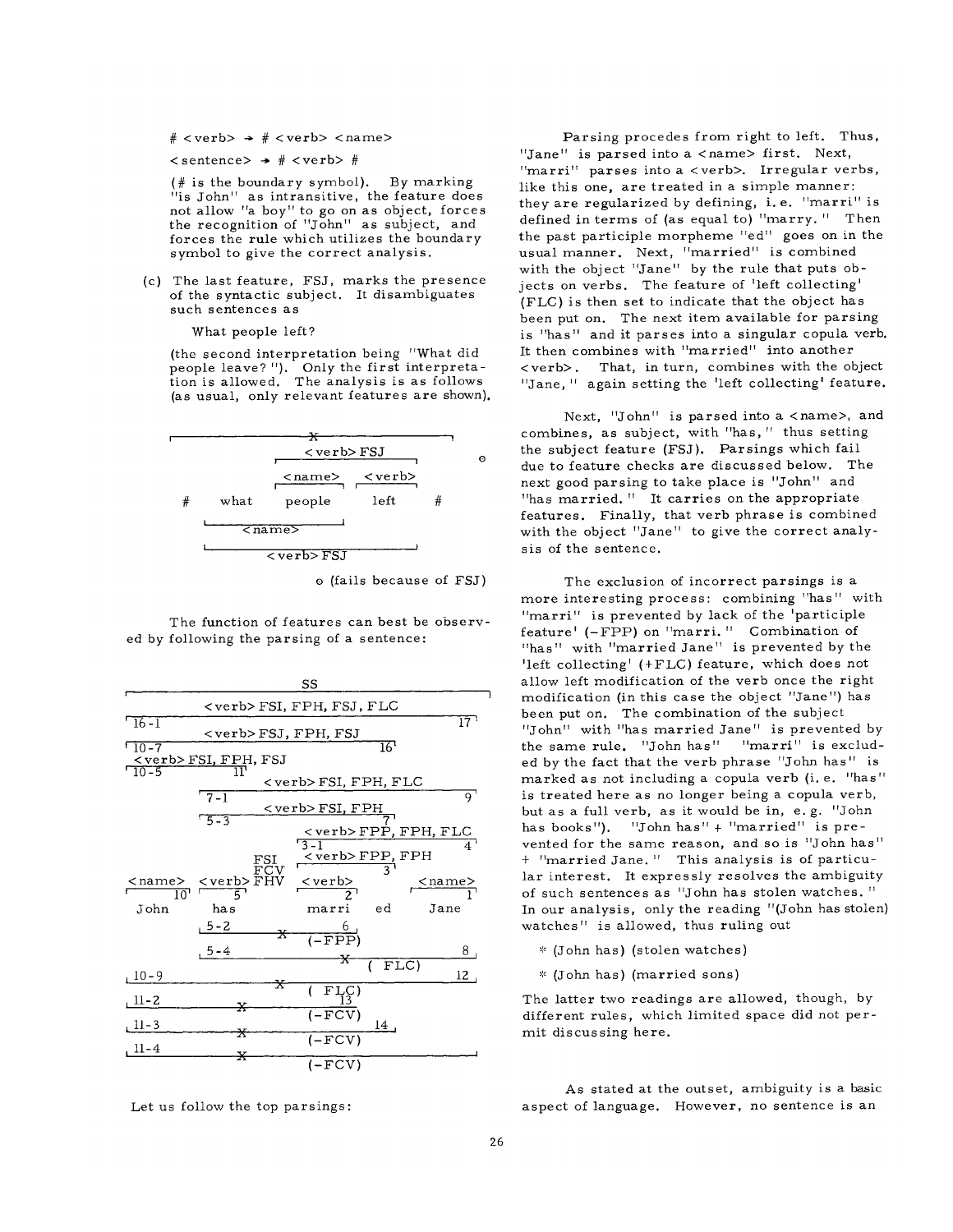island entire in itself, to paraphrase John Donne. [8] A sentence, or a phrase, lives in its context and derives its meaning therefrom. Computational analysis is deprived of many clues, such as intonation, that resolve much of phrasal or sentential ambiguity. It must, therefore, resort to other means, and, as a payoff, it externalizes linguistic structure, which is otherwise not easily seen. It thus gives us clues to the ways language works.

The question might arise as to why we seek to control ambiguity. The answer is that computing time has to be cut down: a researcher working with the computer to obtain information would not be happy if he had to sit at the console for three minutes after having asked a question and wait while all the ambiguous parsings are being ground out. Besides, who except linguists would be interested in having several ambiguous analyses of their sentences printed out. The detailed analysis of the following sentence supplies rather interesting statistics. In the analysis of the sentence :

"What was the college that was entered by John? "

the statistics are the following: 176 rules would have applied had no feature mechanism been used; 31 rules actually applied, of which 12 were aborted by features. Of the remaining 19 parsings, only 12 were actually needed to obtain the correct analysis of the sentence. These figures speak for themselves, or, rather for the need of a controlling mechanism on ambiguities.

The computer analysis of the last sentence also pointed out an ambiguity we had originally failed to observe. Notice these sentences:

"What was the college entered by John?"

"The college that was is no more. "

Since both of these are grammatical sentences, the sentence

What was the college that was entered by John?

produced the surprising ambiguity.

In connection with a recent conference on computational linguistics [9], the comment was made that "[computational linguists] may use the computer much as economists use gold, without actually touching it. " We "touch" the computer. After all, gold is good, hard currency.

IV. The Details of Implementation

Possibly the most important aspect of the feature method is its computing efficiency. This, of course, sharply depends upon its implementation. The details of our implementation of features as a method for controlling syntactic ambiguity reflects our particular computer environment and language processor. However, once this particular implementation is seen, it can be easily carried over to other environments.

The basic parsing algorithms for handling various classes of languages are continuing to be refined. Among the best are the Martin Kay parser (a modified version of which we use in REL) [4], the Earley parser [10] and the augmented network parser of Woods [ii]. However, over and beyond the basic parsing algorithm, there are two ways parsing efficiency can be lowered; first, if the number of rules that are applicable to a sentence is very large, and second, if checking on special conditions requires special subroutines.\*

A large number of rules makes the parsing tree grow to great size and the time expended by even the best parsing algorithms climb. Such is the case if the number of parts-of-speech proliferates or if syntactic ambiguity, especially multiple groupings of constituents, is not controlled. These difficulties can inevitably force the computation to exceed the capacity of high speed storage; and the costs of peripheral access are prohibitive, whether it be dictionary overflow, working storage overflow, or subroutine paging. These problems are exacerbated by the small high speed memory partitions, and roll in/roll out costs of time shared systems. It is in light of these common difficulties experienced in building operational systems that we believe our implementation of features is particularly interesting.

In order to convey the computational details, we refer to the particular data structure formats we use that are associated with the parsing procedures [Fig. i].

The dictionary uses a list structure with two-word list elements. The main portion is a binary tree holding the rules of grammar and lex-

<sup>#</sup>  Parsing time is often expressed as proportional to a power of the length of the sentence being parsed, i.e. as knP where n is the number of words in the sentence. Parsers are compared in terms of their respective values for p. Thus, good context-free parsers are said to be proportional to  $n^2$ . However, the factor of proportionality k, which depends sharply on the implementation, is often overlooked. When disk access time, 2 to 3 orders of magnitude greater than high speed memory time, and other similar factors come into play, and since n is small in normal applications, k can be the controlling variable.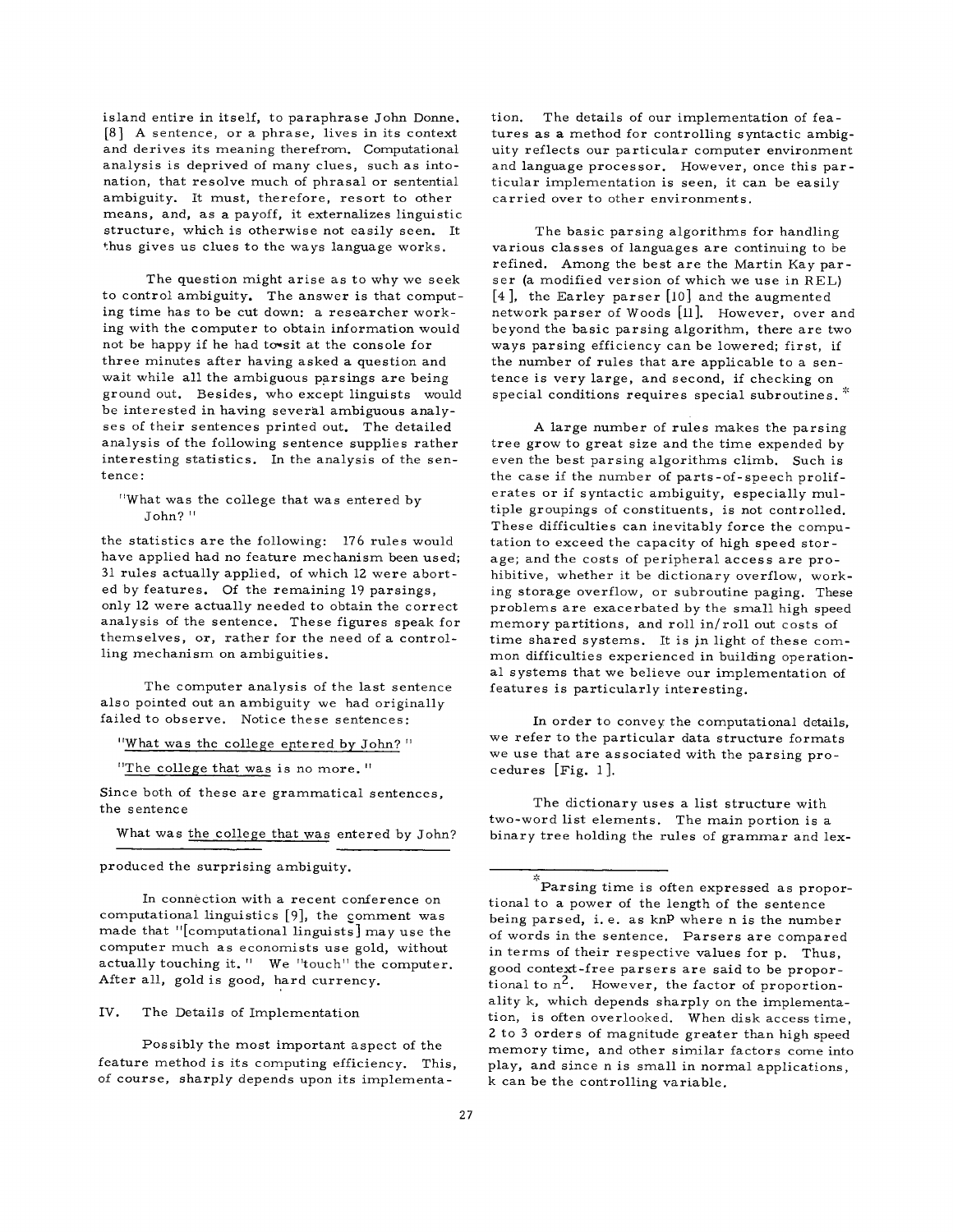# Dictionary Formats : (2 word, 8 byte, list element)

(1) typical dictionary element

| byte $l$ :          | part of speech        |
|---------------------|-----------------------|
| byte $2-4$ :        | address of definition |
| byte $5-6$ :        | match link            |
| byte 7-8: fail link |                       |

(2) definition element - mask part

byte 1: code (indicating mask part)

byte  $2-4$ : link

 $\ddot{\phantom{0}}$ 

- byte 5-6: feature on mask
- byte 7-8: feature off mask

(3) definition element - second part

- byte 1: code (indicating nature of definition, e.g. ambiguous)
- byte 2-4: address of actual definition, including associated semantic aspects
- byte 5-8: address of syntax conditions routine

Phrase Format (typical entry in parsing graph): (3 word, 12 byte list elem. )

| byte $l$ :          | part of speech                                                                            |
|---------------------|-------------------------------------------------------------------------------------------|
| byte 2:             | (system use)                                                                              |
| bytes 3-4: features |                                                                                           |
|                     | bytes 5-8: parsing graph link                                                             |
|                     | bytes 9-12: link to associated semantic information, e.g. pointers<br>into the data base. |

# Figure 1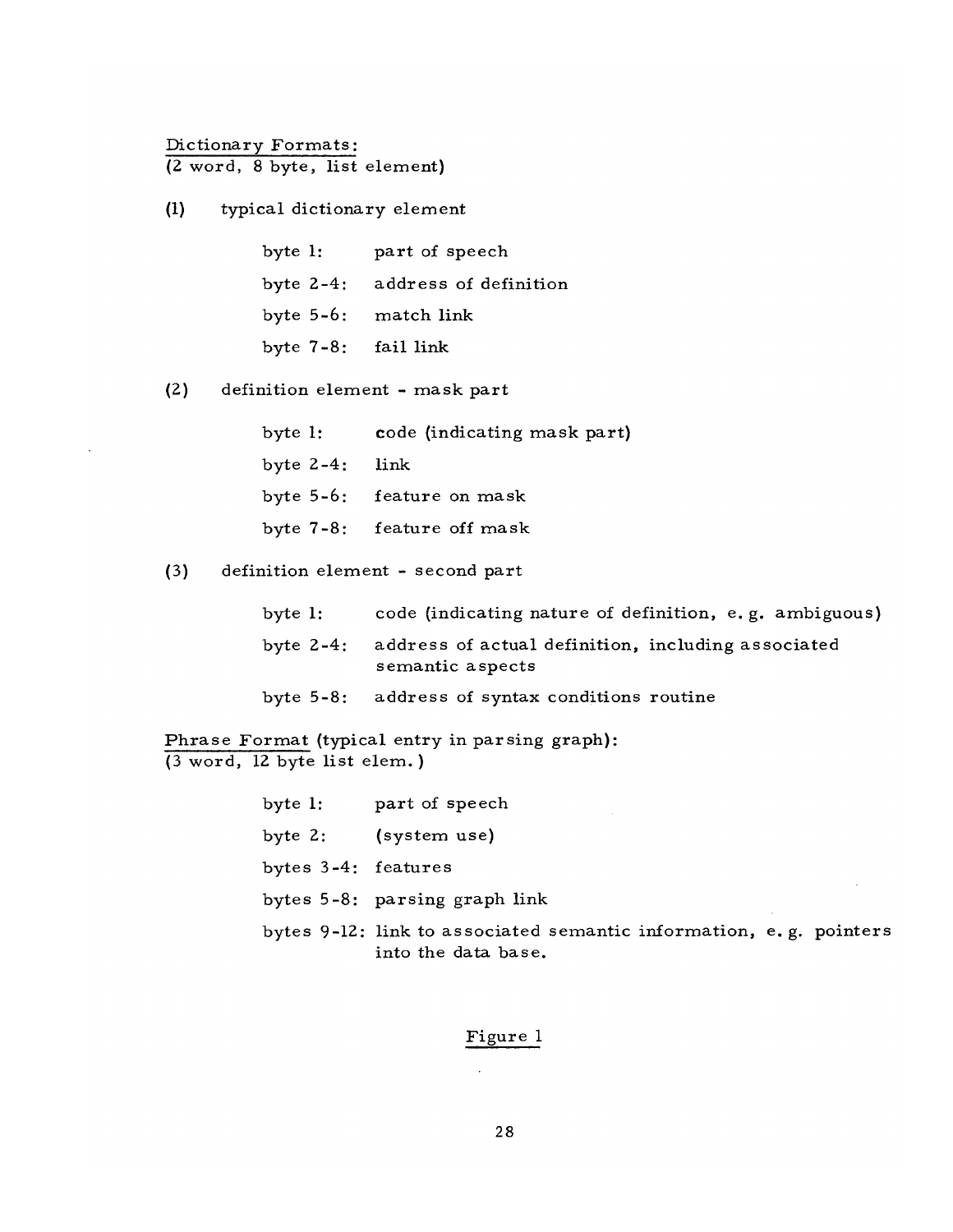ical items. Figure 2 gives a stylized illustration of such a dictionary containing just three simple rules of grammar.

Words and phrases are held in the parsing graph in phrase format [Fig. 1] using a list structure with three-word list elements. A stylized illustration of such a graph for "Bob is John's son" is shown in Figure 3. In the case of the Kayparser, the parsing graph consists of a series of nodes interconnected by labeled, directed arcs, the labels being the consituent words and phrases.

Parsing proceeds by selecting a node in the graph, say  $Q_i$ , and attempting to match rules of grammar to words and phrases immediately to the right of  $Q_i$ . The  $Q_i$ 's are successively selected starting from the right and working to the left. As this matching process proceeds, phrases successfully matched are accumulated in a pushdown stack. One use of this stack is as a back track trail, so that when one path through the graph has been completely analyzed, the process can back up a step and proceed along an alternate path. When a successful match of a rule of grammar to a path segment in the graph has been found, this pushdown stack constitutes the list of constituent phrases to which the rule has applied,

Features are held in the phrase format as a 16 bit field, each bit allocated to a given feature. The bit position corresponding to a given feature thus functions as a binary switch indicating whether the feature is on or off for the particular phrase. Thus in our implementation, we allow a maximum of 16 features to each part-of-speech. We have found this tight, but adequate.

The definition found in the dictionary has three parts: (a) a stack of feature masks, (b) a syntax conditions routine, (c) the phrase which will be inserted as a labeled arc in the parsing graph as a result of successful application of the rule. The stack of feature masks contains an onmask and an off-mask corresponding to the constituent phrases. Each of these on/off masks is 16 bits long. If, for example, a given rule specifies that the possessive feature must be on and the determiner feature must be off for the first constituent (as in the rule  $\langle$  name>  $\rightarrow$   $\langle$  name> 's <relation>), then the bit corresponding to the possessive feature is one in the on-mask and the bit corresponding to the determiner feature is one in the off-mask.

It will be recalled that we do not have a separate lexicon and that individual characters are our terminal vocabulary. Since these characters are taken directly from the user's input sentence, they never carry features. They are recognized to be characters, so one need not carry feature

masks for them in the feature mask stack, thus reducing to an acceptable minimum the memory requirements [see Fig. 1].

It now becomes a straightforward and efficient procedure to read down the stack of constituent phrases and the stack of on/off masks in tandem. For each phrase, the on-mask and off-mask are respectively "and"-ed to the features for the phrase, and the results of these two tests are used to accept or reject the rules applicability in the obvious way. Since the consituent stack must be accumulated as a back track trail in any case, this matching procedure is particularly efficient, as it must be since it is one of the tight inner loops of the algorithm.

Although most rules require no further checks on applicability than those indicated above, there are rules of a more clearly transformational *type,* where further checks may be desired. For this purpose, the definition may contain what we refer to as a "syntax conditions routine. " The syntax conditions routine, if it exists for a given rule, is called after the indicated feature mask checks have been made and prior to acceptance and insertion of the new phrase in the parsing graph. This routine may, for example, go into the parsing graph to check on structural context; it may set aside and/or check subsidiary information; it could even rearrange the parsing graph or call the parser recursively. Our direct interest here is in its ability to make more extensive feature checks. How this may function can be seen from an example.

The conjunction rules insist on parallel construction for the conjoint phrases, e.g. :

Mary's (uncle and aunt)

- \* (Mary's uncle) and aunt
- (Mary's uncle) and (John's aunt)
- \* Mary's (uncle and John's aunt)

Thus the condition that must be met for the application of the conjunction rule is that certain of the features must be either on or off in the same way for both constituents. This clearly cannot be checked by the feature mask tests as applied independently to each constituent phrase. Therefore, such feature checks are embodied in the syntax conditions routines. Since one usually cannot afford the space in high speed memory to keep all such subroutines resident, access to peripheral storage is required, and therefore, computing time is increased. It is our experience that only a small fraction of the rules require such more expensive tests. In our current grammar for REL English, only 29 rules out of a total of 239 have syntax condition routines.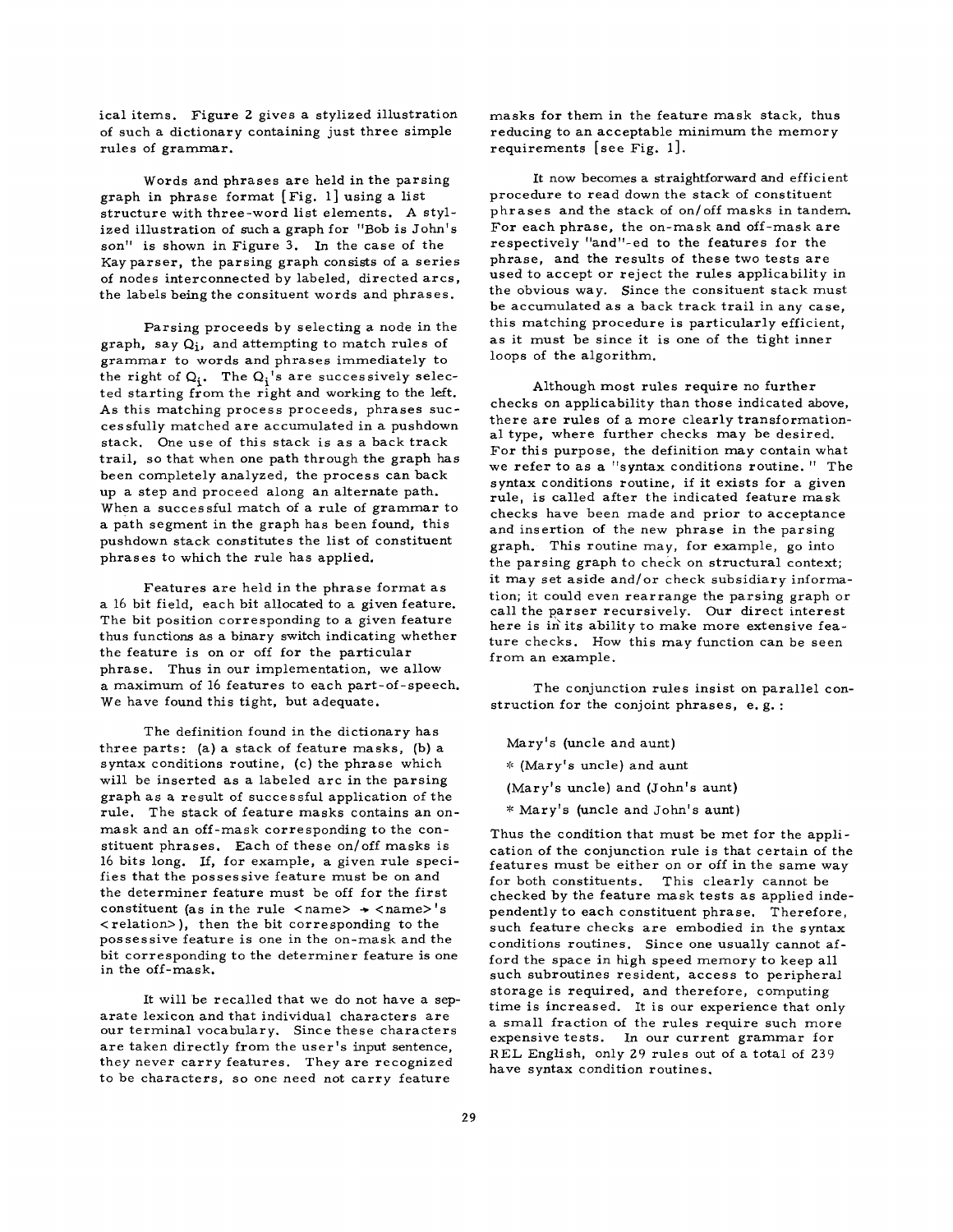|                     | part                                |                             |                  |                |
|---------------------|-------------------------------------|-----------------------------|------------------|----------------|
|                     | of                                  | def.                        | match            | fail           |
|                     | speech                              | add.                        | link             | $_{\rm link}$  |
|                     |                                     |                             |                  |                |
| $d_0$ :             | <relation></relation>               | $\pmb{0}$                   | $\mathbf{d}_1$   | $\mathbf{d}_6$ |
|                     |                                     |                             |                  |                |
| $d_1$ :             | (blank)                             | $\pmb{0}$                   | d <sub>2</sub>   | $\pmb{0}$      |
|                     |                                     |                             |                  |                |
| $d_2$ :             | $\overline{0}$                      | $\pmb{0}$                   | $d_3$            | $\pmb{0}$      |
|                     |                                     |                             |                  |                |
| $d_3$ :             | $\mathbf F$                         | $\pmb{0}$                   | $\mathbf{d}_{4}$ | $\pmb{0}$      |
|                     |                                     |                             |                  |                |
| $d_4$ :             | (blank)                             | $\pmb{0}$                   | $d_{5}$          | $\bf{0}$       |
|                     | $<$ name $>$                        |                             | $\mathbf{O}$     | $\pmb{0}$      |
| $d_{5}$ :           |                                     | definition <sub>1</sub>     |                  |                |
| $d_6$ :             | $<$ name $>$                        | 0                           | $d_{7}$          | $d_{11}$       |
|                     |                                     |                             |                  |                |
| $d_{7}$ :           | t                                   | $\pmb{0}$                   | $d_8$            | $\mathbf 0$    |
|                     |                                     |                             |                  |                |
| $d_8$ :             | $\mathbf s$                         | $\pmb{0}$                   | $d_{9}$          | ${\bf 0}$      |
|                     |                                     |                             |                  |                |
| $d_q$ :             | (blank)                             | $\pmb{0}$                   | $d_{10}$         | $\pmb{0}$      |
|                     |                                     |                             |                  |                |
| $d_{10}$ :          | $<$ relation $>$                    | $\det$ inition <sub>2</sub> | $\mathbf{0}$     | $\pmb{0}$      |
|                     |                                     |                             |                  |                |
| $\mathbf{d}_{11}$ : | (blank)                             | $\pmb{0}$                   | $d_{12}$         | $\mathbf 0$    |
|                     |                                     |                             | $\boldsymbol{0}$ | $\pmb{0}$      |
| $d_{12}$ :          | <rel. clause=""> definition,</rel.> |                             |                  |                |

Illustration of main part of dictionary containing rules:

 $\langle$ name>  $\rightarrow$   $\langle$  relation> of  $\langle$ name>  $\langle$ name>  $\rightarrow$   $\langle$ name>'s  $\langle$ relation>  $\langle$ name>  $\rightarrow$   $\langle$ name>  $\langle$ rel. clause>

# Figure 2

 $30<sub>o</sub>$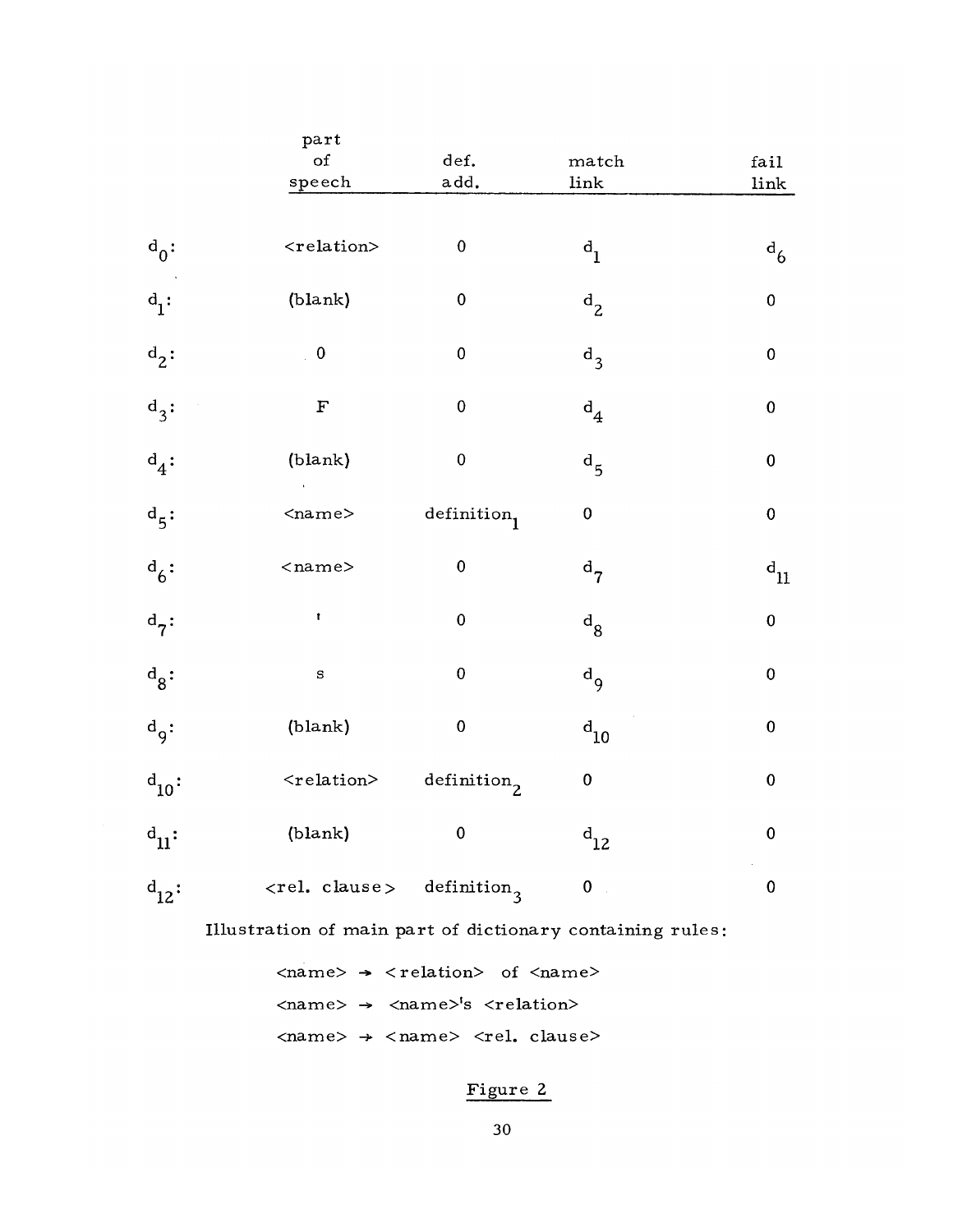



 $\sim$ o k